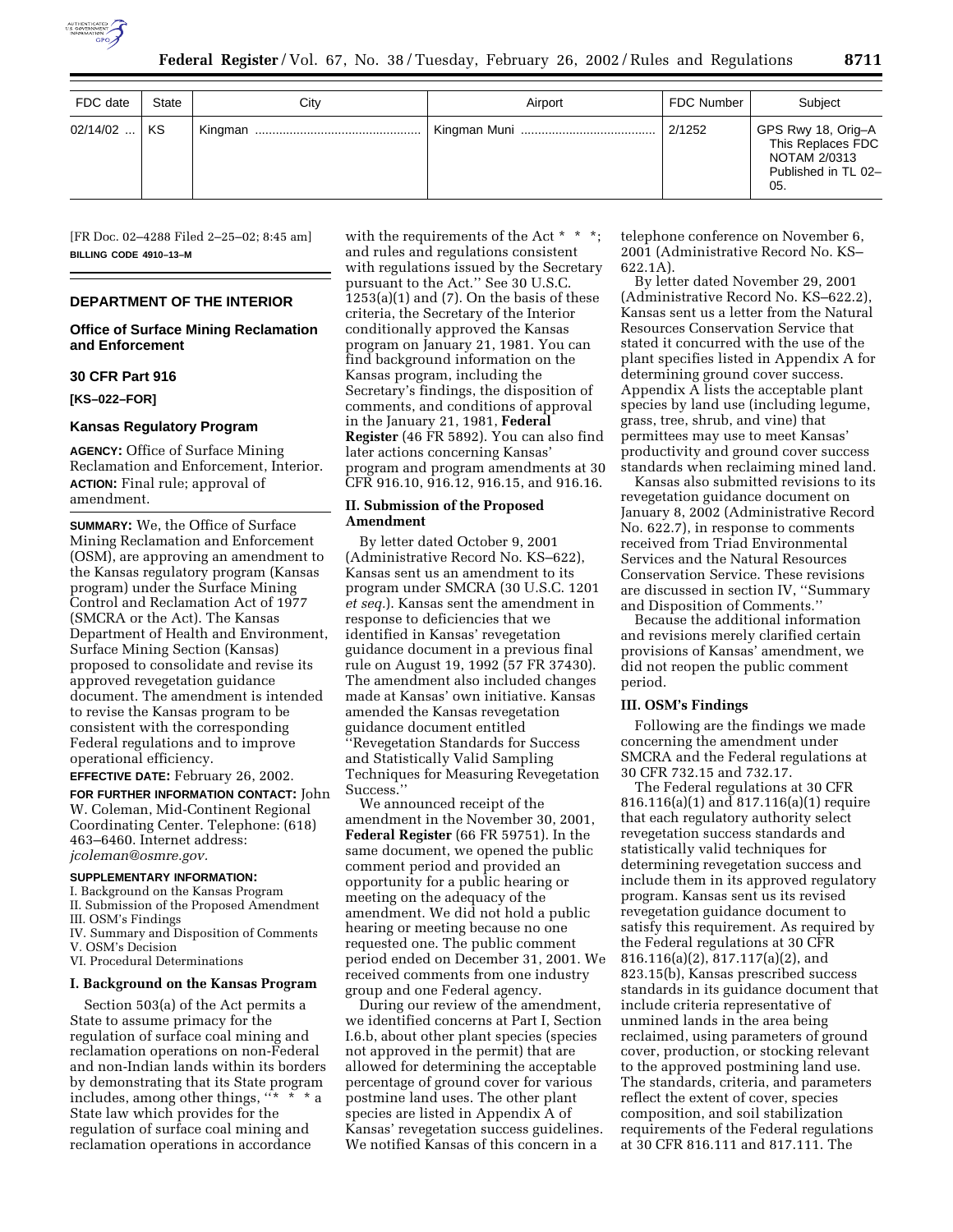revised guidance document also specifies the procedures to be used for sampling, measuring, and analyzing vegetation parameters. Use of these procedures will ensure consistent, objective collection of vegetation data. Therefore, we are approving the revisions to Kansas' revegetation guidance document as described below.

## *A. Preface*

The preface to Kansas' guidance document discusses the purpose of the document, the geographic region the document concentrates on, and the State regulations covered by the document. Kansas removed language from the preface that we did not approve in the August 19, 1992, final rule decision. This language appeared to exempt specific permits from certain requirements of Kansas' guidance document.

We find that with the removal of the disapproved language, the preface to Kansas' guidance document meets the requirements of the Federal regulations at 30 CFR 816.116(a)(1) and 817.116(a)(1).

### *B. Definitions*

Kansas defined the following terms that are specific to the Kansas revegetation guidance document: Animal Unit Month (A.U.M.); Cropland; Desirable; Diverse; Effective; Forage; Global Positioning System (GPS); Historically Cropped; Kansas Department of Wildlife and Parks (KDWP); Kansas State University (KSU); Natural Resources Conservation Service (NRCS); Permanent; Previously Mined; Prime Farmland; Surface Mining Section (SMS); and Total Cover.

The Federal regulations do not contain all of the definitions proposed by Kansas. However, we find that Kansas' definitions for cropland, historically cropped, previously mined, and prime farmland are substantively the same as the counterpart Federal definitions at 30 CFR 701.5. We further find that the other definitions are not inconsistent with other Federal definitions or the requirements for revegetation success at 30 CFR 816.116(a)(2), 817.116(a)(2), 816.111, or 817.111.

### *C. Tables*

Kansas added three new tables that contain a summary of the vegetation requirements that are detailed in the guidance document. Table 1 contains a summary of the productivity and ground cover vegetation requirements for Phase II and Phase III bond release of pasture land and grazing land; wildlife habitat, recreation, shelter belts, and forest products; and industrial, commercial, or residential land uses. Table 2 lists a summary of the productivity and ground cover vegetation requirements for Phase II and Phase III bond release of prime farmland. Table 3 contains a summary of the productivity and ground cover vegetation requirements for Phase II and Phase III bond release of cropland.

We find that these summary tables meet the requirements of the Federal regulations at 30 CFR 816.116(a)(1) and 817.116(a)(1).

# *D. Part I. Ground Cover Success*

Kansas consolidated the substantive provisions of its approved ground cover success standards for all land uses in Part I. Section A provides the standard for ground cover on prime farmland, cropland, and pasture/grazing land. Section B discusses the standard for ground cover on previously mined areas. Section C provides the standard for ground cover on wildlife habitat, recreation, shelter belt, and forest product land use areas that have topsoil. Section D contains standards for ground cover on industrial, commercial, or residential land use areas that have topsoil. Sections E and F provide general information on pre-mining ground cover sampling criteria and techniques. Section G contains specific pre-mining ground cover sampling techniques. Section H provides specific post-mining ground cover sampling criteria. Finally, Section I covers specific post-mining ground cover sampling techniques.

The counterpart Federal regulations at 30 CFR 816.116(a)(1) and 817.116(a)(1) require that standards for success and statistically valid sampling techniques for measuring success must be selected by the regulatory authority and included in an approved program. The Federal regulations at 30 CFR 816.116(a)(2) and 817.116(a)(2) require that standards for success must include criteria representative of unmined lands in the area being reclaimed to evaluate the appropriate vegetation parameters of ground cover. Ground cover will be considered equal to the approved success standard when they are not less than 90 percent of the success standard. The sampling techniques for measuring success must use a 90 percent statistical confidence interval (i.e., one-sided test with a 0.10 alpha error). The Federal regulations at 30 CFR 816.116(b) and 817.116(b) contain the minimum success standards for ground cover for each land use. The Federal regulations at 30 CFR 816.116(c) and 817.116(c) contain the minimum period of extended responsibility for successful

revegetation. We conducted a technical review of Part I and found that Kansas' guidelines for ground cover are no less effective than the requirements of these Federal regulations.

## *E. Part II. Forage Production Success Standard*

Kansas revised and consolidated the substantive provisions of its approved forage production success standards for prime farmland, cropland, pasture land, and grazing land in Part II. Section A discusses the use of the United States Department of Agriculture, Natural Resources Conservation Service (USDA– NRCS) soil survey database for determining productivity of cool season grass seed mixtures. This database lists crop yields by the soil mapping units contained in the published county soil surveys for Kansas. Section A also discusses the USDA–NRCS database in Technical Guide Notice KS–145. This database is used for determining productivity of native grass seed mixtures. Section B contains information on methods of calculation using the Animal Unit Month (A.U.M.) values listed in the USDA–NRCS soil surveys for Kansas. Kansas reevaluated the A.U.M. value used in its previous guidance document for forage production. The A.U.M. value is the monthly average pounds of forage needed to support each 1,000 pounds of cattle. Kansas changed this value from 900 pounds to 760 pounds of dry forage based upon a recommendation by the Natural Resources Conservation Service (Administrative Record No. KS–622.8). Section C provides productivity standards for prime farmland forage crops. Section D covers the productivity standards for cropland forage crops. Section E covers the productivity standard for previously mined lands reconstructed to pasture and grazing land. Section F contains information on the productivity standards for pasture and grazing land. Section G discusses the methods of data collection, including use of representative areas with test plots or whole field harvesting. Kansas added whole field harvesting to the methods of data collection for forage. Section H contains specific forage crop production sampling criteria. Finally, Section I covers specific forage crop production sampling techniques.

The counterpart Federal regulations at 30 CFR 816.116(a)(1) and 817.116(a)(1) require that standards for success and statistically valid sampling techniques for measuring success must be selected by the regulatory authority and included in an approved program. The Federal regulations at 30 CFR 816.116(a)(2),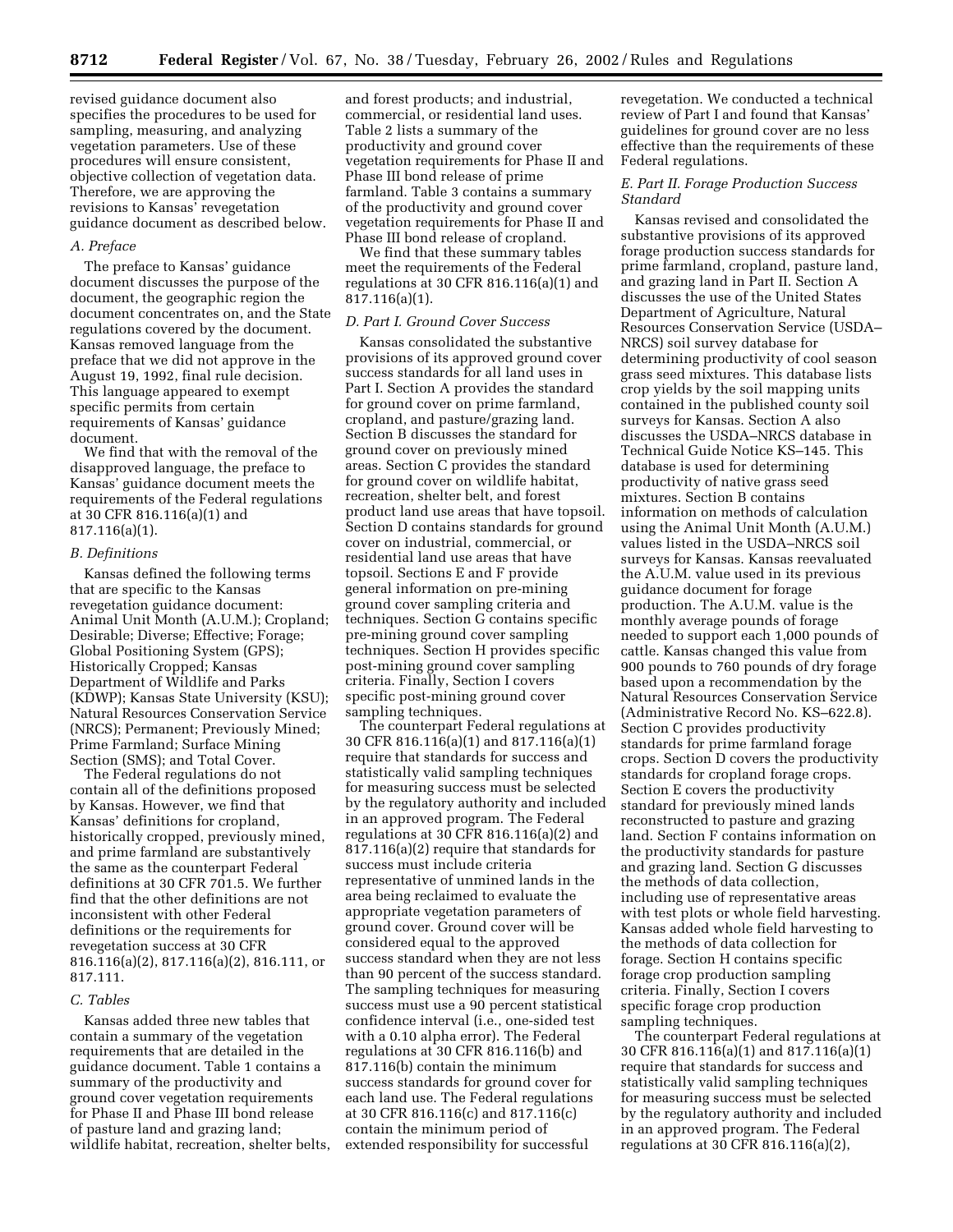817.116(a)(2), and 823.15(b) require that standards for success must include criteria representative of unmined lands in the area being reclaimed to evaluate the appropriate vegetation parameters of production. Production for prime farmland must meet 100 percent of the success standard.

Production for cropland, pasture land, and grazing land will be considered equal to the approved success standard when it is not less than 90 percent of the success standard. The sampling techniques for measuring success must use a 90 percent statistical confidence interval (i.e., one-sided test with a 0.10 alpha error). The Federal regulations at 30 CFR 816.116(b) and 817.116(b) contain the minimum success standards for cropland, pasture land, and grazing land and 30 CFR 823.15(b) contains the success standards for prime farmland. The Federal regulations at 30 CFR 816.116(c) and 817.116(c) contain the minimum period of extended responsibility for successful revegetation. We conducted a technical review of Part II and found that Kansas' guidelines for forage production are no less effective than the requirements of these Federal regulations.

## *F. Part III. Productivity Standards for Row Crops*

Kansas revised and consolidated the substantive provisions of its approved row crop production success standards for prime farmland and cropland in Part III. Kansas also added corn as an acceptable row crop under specified conditions. Section A discusses the acceptable row crops for revegetation productivity. Section B contains information on the method of row crop production success standard calculations. Section C provides row crop sampling criteria. Section D contains the following sampling methods for data collection involving representative areas: test plots, whole field sampling, and whole field harvesting. Section E provides productivity sampling criteria for prime farmland row crops. Section F discusses productivity sampling criteria for cropland row crops. Finally, Section G contains row crop sampling techniques involving test plots and whole field sampling for grain sorghum (milo), wheat, soybeans, and corn.

In response to deficiencies that we identified in the August 19, 1992, final decision on Kansas' current revegetation success guidelines, Kansas revised its row crop sampling techniques for grain sorghum and wheat. To address the deficiencies, Kansas added provisions that require operators to make determinations of statistical sample

adequacy based on sample weights corrected to a standard moisture content.

The counterpart Federal regulations at 30 CFR 816.116(a)(1) and 817.116(a)(1) require that standards for success and statistically valid sampling techniques for measuring success must be selected by the regulatory authority and included in an approved program. The Federal regulations at 30 CFR 816.116(a)(2), 817.116(a)(2), and 823.15(b) require that standards for success must include criteria representative of unmined lands in the area being reclaimed to evaluate the appropriate vegetation parameters of production. Production for prime farmland must meet 100 percent of the success standard. Production for cropland will be considered equal to the approved success standard when it is not less than 90 percent of the success standard. The sampling techniques for measuring success must use a 90 percent statistical confidence interval (i.e., one-sided test with a 0.10 alpha error). The Federal regulations at 30 CFR 816.116(b) and 817.116(b) contain the minimum success standards for cropland and 30 CFR 823.15(b) contains the success standards for prime farmland. The Federal regulations at 30 CFR 816.116(c) and 817.116(c) contain the minimum period of extended responsibility for successful revegetation. We conducted a technical review of Part III and found that Kansas' guidelines for row crop production are no less effective than the requirements of these Federal regulations.

## *G. Part IV. Productivity Success Standards for Trees and Shrubs*

Kansas consolidated its productivity success standards for trees and shrubs in Part IV. Section A discusses the general success standards for fish and wildlife habitat, recreation areas, forest products, and shelter belts. Section B contains the Phase II and Phase III productivity success standards for these land uses. Section C provides information on productivity sampling criteria. Section D contains stem density sampling techniques. Finally, Section E discusses previously mined areas that are reclaimed to fish and wildlife habitat, recreation, forest products, and shelter belts.

The counterpart Federal regulations at 30 CFR 816.116(a)(1) and 817.116(a)(1) require that standards for success and statistically valid sampling techniques for measuring success must be selected by the regulatory authority and included in an approved program. The Federal regulations at 30 CFR 816.116(a)(2) and 817.116(a)(2) require that standards for success must include criteria

representative of unmined lands in the area being reclaimed to evaluate the appropriate vegetation parameters of stocking. Tree and shrub stocking will be considered equal to the approved success standard when it is not less than 90 percent of the success standard. The sampling techniques for measuring success must use a 90 percent statistical confidence interval (i.e., one-sided test with a 0.10 alpha error). The Federal regulations at 30 CFR 816.116(b)(3) and 817.116(b)(3) contain the minimum success standards for tree and shrub stocking for areas to be developed for fish and wildlife habitat, recreation, forest products, and shelter belts. The Federal regulations at 30 CFR 816.116(c) and 817.116(c) contain the minimum period of extended responsibility for successful revegetation. We conducted a technical review of Part IV and found that Kansas' guidelines for tree and shrub stocking are no less effective than the requirements of these Federal regulations.

#### *H. Appendices*

Kansas' revised revegetation guidance document contains seven appendices that support the provisions in Parts I through IV.

#### 1. Appendix A, Plant Species List

Kansas revised its previously approved list of plant species. Appendix A lists the plant species that are unacceptable for all land uses with specified exceptions. It lists the acceptable tree species for fish and wildlife habitat, recreation areas, forest products, and shelter belts. It also lists the acceptable shrub and vine species for fish and wildlife habitat, recreation areas, and shelter belts. In addition, it lists the acceptable legume species based on land use for revegetation productivity and ground cover. Finally, it lists the acceptable grass species based on land use for revegetation productivity and ground cover. By letter dated November 29, 2001 (Administrative Record No. KS–622.2), Kansas sent us a letter from the Natural Resources Conservation Service that stated it concurred with the use of the plant species listed in Appendix A for determining revegetation productivity and ground cover success for the State of Kansas.

Based on our technical review and the concurrence letter from the Natural Resources Conservation Service, we are approving the revisions to Appendix A. 2. Appendix B, Animal Unit Month-Methods of Production Success Standard Calculations

As discussed in finding E, Kansas revised its A.U.M. value for use in calculating forage production. Kansas defines the A.U.M. as the monthly average pounds of forage needed to support each 1,000 pounds of cattle. Kansas submitted calculations and documentation in Appendix B that support an A.U.M. equal to 760 pounds of forage. Appendix B contains tables showing two methods of calculating the success standard for grain sorghum,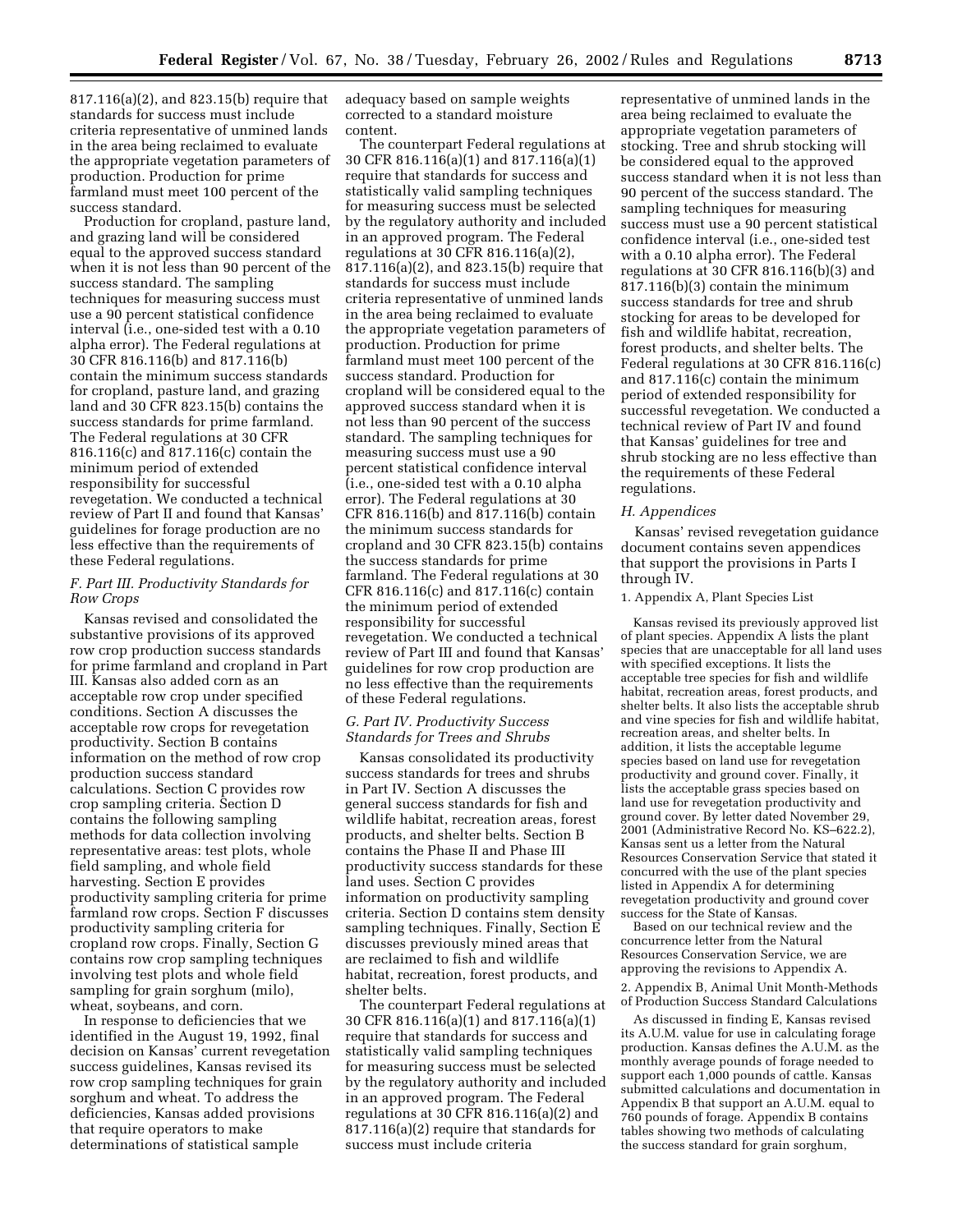wheat, and corn by soil type. The documentation also includes two methods of calculating forage production based on A.U.M. per soil type for cool season grass seed mixtures and warm season grass seed mixtures. In a letter dated May 11, 1993, the Natural Resources Conservation Service recommended that Kansas use an average of 25 pounds of forage per day for a 1000 pound cow in calculating production requirements for forage. Kansas provided calculations to show that the monthly A.U.M. value would equal 760 pounds of forage.

The Federal regulations at 30 CFR 816.116(a)(2) and  $817.116(a)(2)$  require that standards for success must include criteria representative of unmined lands in the area being reclaimed to evaluate the appropriate vegetation parameters of ground cover, production, or stocking. Ground cover, production, or stocking will be considered equal to the approved success standard when they are not less than 90 percent of the success standard. The sampling techniques for measuring success must use a 90 percent statistical confidence interval (i.e., one-sided test with a 0.10 alpha error). Based on our technical review and the recommendation from the Natural Resources Conservation Service, we find that Appendix B in combination with Part II, Section B, meets the requirements of 30 CFR 816.116(a)(2) and 817.116(a)(2).

3. Appendix C (Production Data), Appendix D (Planting Reports), Appendix E (Reference Area Criteria), and Appendix G (Measuring Grain Moisture)

Kansas either proposed no revisions or nonsubstantive revisions to the previously approved information contained in Appendices C, D, E, and G. Therefore, we find that the information in these appendices continue to meet the requirements of 30 CFR 816.116(a)(1) and 817.116(a)(1).

4. Appendix F, Representative Sample Field Area Definition and Test Plot Criteria

Kansas allows permittees to use representative areas with test plots to assess row crop productivity. Kansas consolidated its criteria for representative sample field areas for cropland and prime farmland into Appendix F. Appendix F discusses the use of data from representative sample field areas to prove row crop production success. This data is obtained from individual row crop test plots. Kansas removed the requirement to describe the bulk density of each soil probe location. Kansas also removed the requirement for a secondary grouping of the field data.

We find that the removal of these requirements will not make Kansas' requirements for representative areas with test plots less effective than the Federal regulations at 30 CFR 816.116(a) and 817.116(a).

# **IV. Summary and Disposition of Comments**

#### *Public Comments*

By letter dated December 31, 2001 (Administrative Record No. KS–622.6), Triad Environmental Services (Triad) commented on several provisions in the amendment.

(1) Triad questioned why the minimum of 70 percent cover discussed in Part I, Section B, doesn't show up in Table 1 for ''No Topsoil'' areas.

Table 1 is just a summary of the vegetation requirements that are detailed in the guidance document. In the category of ''No Topsoil'' for each land use, Kansas summarizes the cover requirements as one year ground cover at 90 percent of the pre-mine cover and adequate to control erosion. Later in the document, Kansas provides the specific detailed guidance for measuring revegetation success by land use. In the detailed guidance Kansas specifies that a 70 percent ground cover is adequate to control erosion. There is no need to repeat all of the details provided in the land use specific guidance in the summary table.

(2) Triad commented that footnote (a) in Table 2 and footnote (b) in Table 3 should reference grain sorghum.

In response to Triad's comment, Kansas revised its terminology in Tables 2 and 3 to consistently refer to the row crop of grain sorghum.

(3) Triad questioned the meaning of the second paragraph in Part I that states ''a subjective analysis of the ground cover will be required and must consider the premined quality of each land use.'' Triad also stated that the proposed revegetation guidelines should be for postmine revegetation success determinations.

In response to the first comment, Kansas revised the language in the second paragraph of Part I to read, ''A detailed analysis of the premine ground cover will be required and must consider the premine quality of each land use.''

Triad is incorrect in its assertion that the revegetation guidelines should be restricted to postmining revegetation. Measurement of postmining revegetation success is dependent upon a comparison to the premining vegetation as required at 30 CFR 816.116(a).

(4) Triad questioned why the premine ground cover was used in the second paragraph of Part I, Section A.

Kansas has chosen to use the premine reference area as one way of developing a standard of vegetative cover for comparison to the postmine cover. This is consistent with the Federal regulation requirements at 30 CFR 816.116(a)(2).

(5) Triad commented that Kansas should add the language ''and shall be adequate to control erosion'' in Part I, Section B.

In response to this comment, Kansas revised the second sentence in Part I, Section B, to read, ''The ground cover success standards for previously mined areas will be the same as that of the premine ground cover, or at a minimum 70%, and shall be adequate to control erosion.''

(6) Triad questioned whether in Part I, Section C, the word ''and'' should be replaced by the word ''or'' in the phrase, ''will be the greater of the premine ground cover value and the ground cover value needed to meet the approved postmining land use.'' Triad also questioned whether the values in the Table 1 summary should be included in this section, i.e., ''90% or greater of the 100% standard.''

In response to Triad's first comment, Kansas added the word ''either'' after the words ''greater of'' and replaced the word ''and'' with the word ''or.'' The revised sentence reads, ''The ground cover success standards for fish and wildlife habitat, recreation, shelter belts and forest products land uses will be the greater of either the premine ground cover or the ground cover value need to meet the approved postmining land use.''

In response to Triad's second comment, we do not believe that the exact language in Table 1 needs to be included in Section C. Table 1 is just a summary of the general vegetation requirements that are detailed in the guidance document. However, Kansas does state the same standard in the first sentence of Section C in the phrase, ''all areas must meet 90% of the success standard.'' Unless otherwise stated, the success standard is always a ''100% standard.''

(7) Triad commented that the requirements in Part I, Section E, Premine Ground Cover Sampling Criteria Techniques, should be ''clarified to state that if a lower technical standard is proposed then this procedure will be used. There is no requirement under 816.116 or 779.19 to collect premine vegetation at a 90 percent statistical confidence interval.''

We disagree with the commenter. First, the Kansas regulations at K.A.R. 47–9–1(c) incorporate by reference 30 CFR Part 816. At 30 CFR 816.116(a)(1), all revegetation standards whether technical or reference area are required to be selected by the regulatory authority and included in an approved regulatory program. Any other standards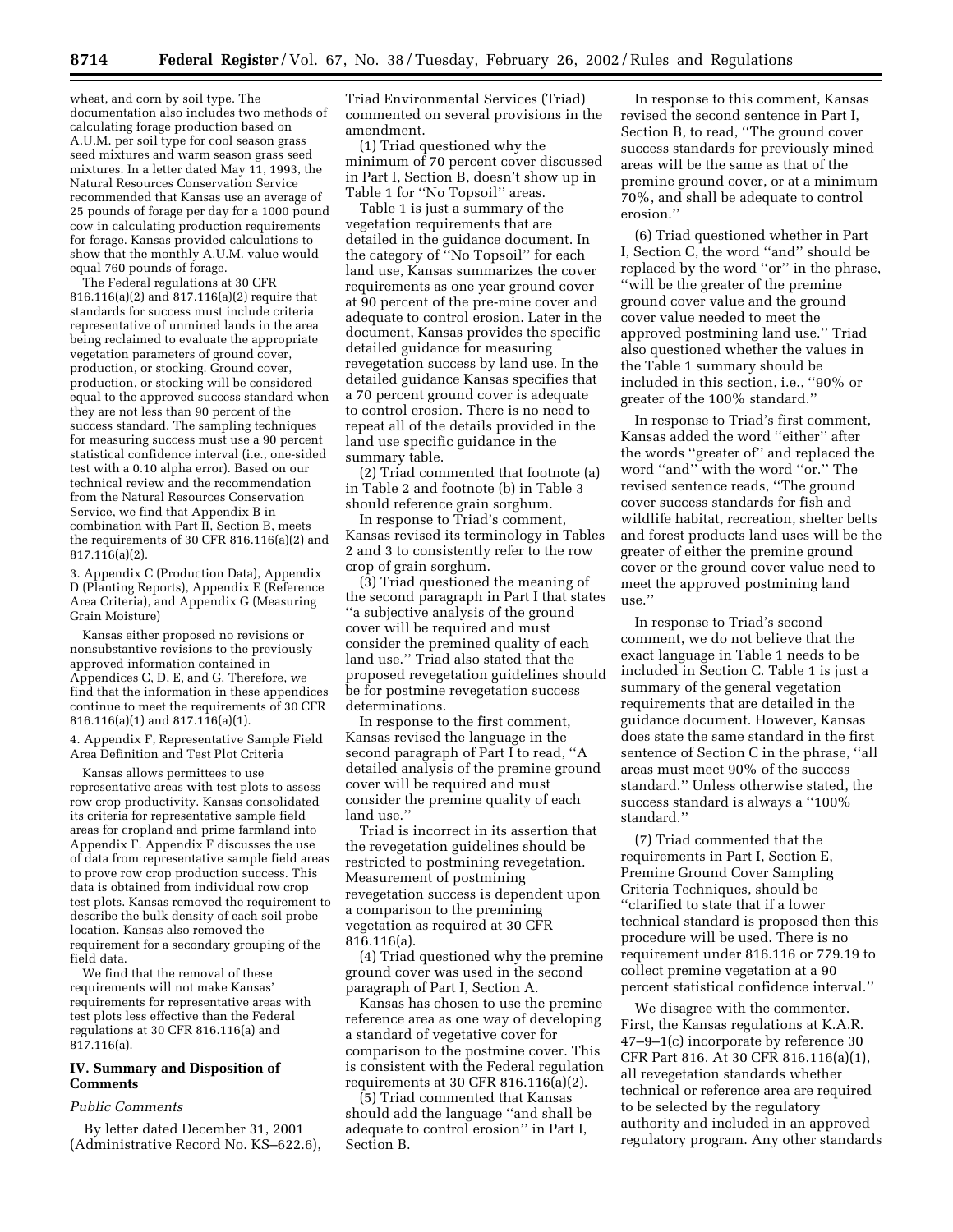not included in the approved guidelines would have to be approved through the same regulatory selection and approval process as the existing approved guidelines. As such, the language suggested by the commenter would not meet the requirements of 30 CFR 816.116(a)(1). Second, 30 CFR 816.116(a)(2) does require the use of a 90 percent statistical confidence interval when the undisturbed premine ground cover data is used as a standard for comparison with postmining revegetation success data.

(8) Triad commented that in Part I, Section F.7, ''the premine sample dates should agree with the postmine sample dates (i.e. December 1).''

In response to Triad's comment, Kansas revised both the premine and postmine sample dates to read ''April 1 to November 1."

(9) Triad questioned why the species list for fish and wildlife habitat, recreation, shelter belts, and forest products, including pasture or grazing land used as wildlife habitat enhancement at Part I, Section I.9(a)(1), is different than the other land uses.

For these particular land uses, Kansas requires that a minimum of certain plant species be included in the ground cover on a land use specific basis. Kansas requires different species for different land uses because different land uses require the plant species that are compatible with that use.

(10) Triad commented that at Part II, Section F, Kansas needed to clarify the requirements for Phase II revegetation bond release.

In response to this comment, Kansas clarified the requirements for successful revegetation establishment at Phase II bond release by revising the first paragraph. Kansas added the language, ''At Phase II'' to the beginning of the last sentence of the paragraph as shown below:

At Phase II, successful revegetation establishment is attained when the revegetation success standards are achieved for one growing season in accordance with the requirements in K.A.R. 47–9–1(c), adopting by reference 30 CFR 816.111(a) and (b), and 816.116(b) and (c); and K.A.R. 47– 9–1(e), adopting by reference 30 CFR 817.111(a) and (b), and 817.116(b) and (c).

(11) Triad questioned whether the stratification plan for forage crop production referred to in Part II, Section H, requires approval prior to initiation of sampling.

Kansas requires the operator to submit the plan for stratification before the initiation of sampling. However, Kansas does not require that the plan be approved before sampling. In the January 8, 2002, cover letter for its

revised guidance document, Kansas clarified that approval of the plan does not take place until after initial sampling (Administrative Record No. KS–622.7).

(12) Triad commented that Kansas should include the language, ''meet or exceed the optional reference area'' in Part III, Section E.

In response to Triad's comment, Kansas added the suggested language to the last sentence of the first paragraph of Section E. The revised sentence reads as follows:

This required year of row crops must meet the calculated row crop success standard, or meet or exceed a reference area, to obtain a phase II bond release as per K.A.R. 47–8–  $9(a)(13)$ , adopting by reference 30 CFR 800.40(c)(2).

(13) Triad commented that Bermuda grass should be added to Appendix A as an acceptable species for pasture land use. Triad also submitted a December 18, 2001, letter from Mr. Gary Kilgore, Area Crops Specialist for Kansas State University Extension Service, who recommended that Bermuda grass be allowed.

In response to this comment, Kansas revised Appendix A to include Bermuda grass on the list of approved species for pasture land use.

(14) Finally, Triad commented, ''TRIBE 13—ANDROPOGONEAE— Little Bluestem, Big Bluestem, and Indian Grass should be allowed for pasture land use.''

In response to this comment, Kansas revised Appendix A to include these species on the list of approved species for pasture land use.

#### *Federal Agency Comments*

Under 30 CFR 732.17(h)(11)(i) and section 503(b) of SMCRA, we requested comments on the amendment from various Federal agencies with an actual or potential interest in the Kansas program (Administrative Record No. KS–622.1). The Natural Resources Conservation Service (NRCS) responded on December 10, 2001 (Administrative Record No. (KS–622.5), with two comments.

(1) The NRCS commented that in Part I, Section I.9, ''the statement is made that a visual scan of each area will be made to determine compliance with diversity (number of species present). Instead of using a visual scan to determine species numbers, why not use the data developed from ground cover measurements to determine species numbers. This would provide more accurate information as well as reduce sampling time.''

In response to this comment, Kansas revised the text of Part I, Section I.9, to require that data developed from ground cover measurements in addition to a visual scan during the optimal growing season will be used to determine if each stratified sample area meets the criteria specified for the intended land use.

(2) The NRCS provided the following comments concerning Part II, Section B:

The statement is made that Animal Unit Month (A.U.M.) Values listed in the USDA NRCS soil surveys are converted to lbs./acre of dry forage per growing season and that the guideline used is 760 lbs. of dry matter per A.U.M. A point of clarification is needed on this statement. The A.U.M. factors listed in soil surveys and technical notices are determined from the following procedure. The amount of total above ground forage production is multiplied by the harvest efficiency expected for that particular land use. This provides the amount of forage production allocated for animal consumption. This amount is then divided by the amount of forage allocated to an animal unit month (in this case, 760 lbs.). If the intent of the procedure covered under Section B is to arrive at a potential total production figure for the reclaimed land by multiplying the number of A.U.M.'s by 760, without taking into consideration the harvest efficiency factor, the potential productivity will be significantly underestimated.

Kansas did not make any changes in response to this comment. Kansas investigated the current USDA-NRCS soil surveys and discovered that the crop production values included compensation for loss due to livestock trampling, insect damage, and herbivore consumption (harvest efficiency factors).

# *Environmental Protection Agency (EPA) Concurrence and Comments*

Under 30 CFR 732.17(h)(11)(ii), we are required to get a written concurrence from EPA for those provisions of the program amendment that relate to air or water quality standards issued under the authority of the Clean Water Act (33 U.S.C. 1251 *et seq.*) or the Clean Air Act (42 U.S.C. 7401 *et seq.*). None of the revisions that Kansas proposed to make in this amendment pertain to air or water quality standards. Therefore, we did not ask EPA to concur on the amendment. However, under 30 CFR 732.17(h)(11)(i), we requested comments on the amendment from EPA (Administrative Record No. KS–622.1). EPA did not respond to our request.

## *State Historic Preservation Officer (SHPO) and the Advisory Council on Historic Preservation (ACHP)*

Under 30 CFR 732.17(h)(4), we are required to request comments from the SHPO and ACHP on amendments that may have an effect on historic properties. On November 15, 2001, we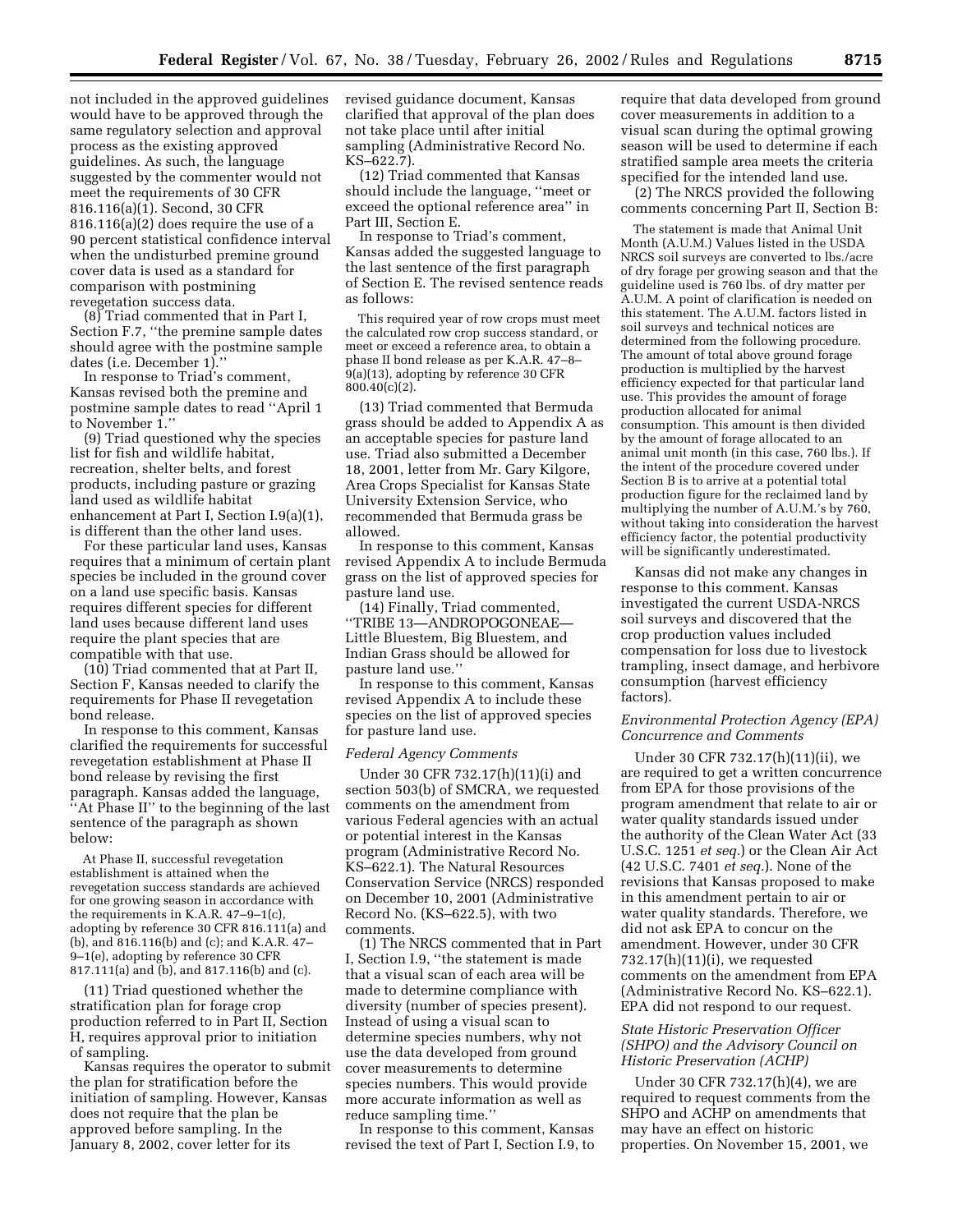requested comments on Kansas' amendment (Administrative Record No. KS–622.1), but neither responded to our request.

# **V. OSM's Decision**

Based on the above findings, we approve the amendment Kansas sent us on October 9, 2001, and as revised on January 8, 2002.

To implement this decision, we are amending the Federal regulations at 30 CFR Part 916, which codify decisions concerning the Kansas program. We find that good cause exists under 5 U.S.C. 553(d)(3) to make this final rule effective immediately. Section 503(a) of SMCRA requires that the State's program demonstrate that the State has the capability of carrying out the provisions of the Act and meeting its purposes. Making this final rule effective immediately will expedite that process. SMCRA requires consistency of State and Federal standards.

# **VI. Procedural Determinations**

#### *Executive Order 12630—Takings*

This rule does not have takings implications. This determination is based on the analysis performed for the counterpart Federal regulation.

## *Executive Order 12866—Regulatory Planning and Review*

This rule is exempted from review by the Office of Management and Budget under Executive Order 12866.

## *Executive Order 12988—Civil Justice Reform*

The Department of the Interior has conducted the reviews required by section 3 of Executive Order 12988 and has determined that this rule meets the applicable standards of subsections (a) and (b) of that section. However, these standards are not applicable to the actual language of State regulatory programs and program amendments because each program is drafted and promulgated by a specific State, not by OSM. Under sections 503 and 505 of SMCRA (30 U.S.C. 1253 and 1255) and the Federal regulations at 30 CFR 730.11, 732.15, and 732.17(h)(10), decisions on proposed State regulatory programs and program amendments submitted by the States must be based solely on a determination of whether the submittal is consistent with SMCRA and its implementing Federal regulations and whether the other requirements of 30 CFR Parts 730, 731, and 732 have been met.

#### *Executive Order 13132—Federalism*

This rule does not have Federalism implications. SMCRA delineates the

roles of the Federal and State governments with regard to the regulation of surface coal mining and reclamation operations. One of the purposes of SMCRA is to ''establish a nationwide program to protect society and the environment from the adverse effects of surface coal mining operations.'' Section 503(a)(1) of SMCRA requires that State laws regulating surface coal mining and reclamation operations be ''in accordance with'' the requirements of SMCRA, and section 503(a)(7) requires that State programs contain rules and regulations ''consistent with'' regulations issued by the Secretary pursuant to SMCRA.

# *Executive Order 13211—Regulations That Significantly Affect the Supply, Distribution, or Use of Energy*

On May 18, 2001, the President issued Executive Order 13211 which requires agencies to prepare a Statement of Energy Effects for a rule that is (1) considered significant under Executive Order 12866 and (2) likely to have a significant adverse effect on the supply, distribution, or use of energy. Because this rule is exempt from review under Executive Order 12866 and is not expected to have a significant adverse effect on the supply, distribution, or use of energy, a Statement of Energy Effects is not required.

### *National Environmental Policy Act*

This rule does not require an environmental impact statement because section 702(d) of SMCRA (30 U.S.C. 1292(d)) provides that agency decisions on proposed State regulatory program provisions do not constitute major Federal actions within the meaning of section 102(2)(C) of the National Environmental Policy Act (42 U.S.C. 4332(2)(C)).

## *Paperwork Reduction Act*

This rule does not contain information collection requirements that require approval by the Office of Management and Budget under the Paperwork Reduction Act (44 U.S.C. 3507 *et seq.*).

### *Regulatory Flexibility Act*

The Department of the Interior certifies that this rule will not have a significant economic impact on a substantial number of small entities under the Regulatory Flexibility Act (5 U.S.C. 601 *et seq.*). The State submittal, which is the subject of this rule, is based upon counterpart Federal regulations for which an economic analysis was prepared and certification made that such regulations would not have a

significant economic effect upon a substantial number of small entities. In making the determination as to whether this rule would have a significant economic impact, the Department relied upon the data and assumptions for the counterpart Federal regulations.

# *Small Business Regulatory Enforcement Fairness Act*

This rule is not a major rule under 5 U.S.C. 804(2), the Small Business Regulatory Enforcement Fairness Act. This rule: (a) Does not have an annual effect on the economy of \$100 million; (b) Will not cause a major increase in costs or prices for consumers, individual industries, Federal, State, or local government agencies, or geographic regions; and (c) Does not have significant adverse effects on competition, employment, investment, productivity, innovation, or the ability of U.S.-based enterprises to compete with foreign-based enterprises. This determination is based upon the fact that the State submittal which is the subject of this rule is based upon counterpart Federal regulations for which an analysis was prepared and a determination made that the Federal regulation was not considered a major rule.

### *Unfunded Mandates*

This rule will not impose an unfunded mandate on State, local, or tribal governments or the private sector of \$100 million or more in any given year. This determination is based upon the fact that the State submittal, which is the subject of this rule, is based upon counterpart Federal regulations for which an analysis was prepared and a determination made that the Federal regulation did not impose an unfunded mandate.

#### **List of Subjects in 30 CFR Part 916**

Intergovernmental relations, Surface mining, Underground mining.

Dated: February 1, 2002.

### **Charles E. Sandberg,**

*Acting Regional Director, Mid-Continent Regional Coordinating Center.*

For the reasons set out in the preamble, 30 CFR 916 is amended as set forth below:

### **PART 916—KANSAS**

1. The authority citation for part 916 continues to read as follows:

**Authority:** 30 U.S.C. 1201 *et seq.*

2. Section 916.15 is amended in the table by adding a new entry in chronological order by ''Date of final publication'' to read as follows: